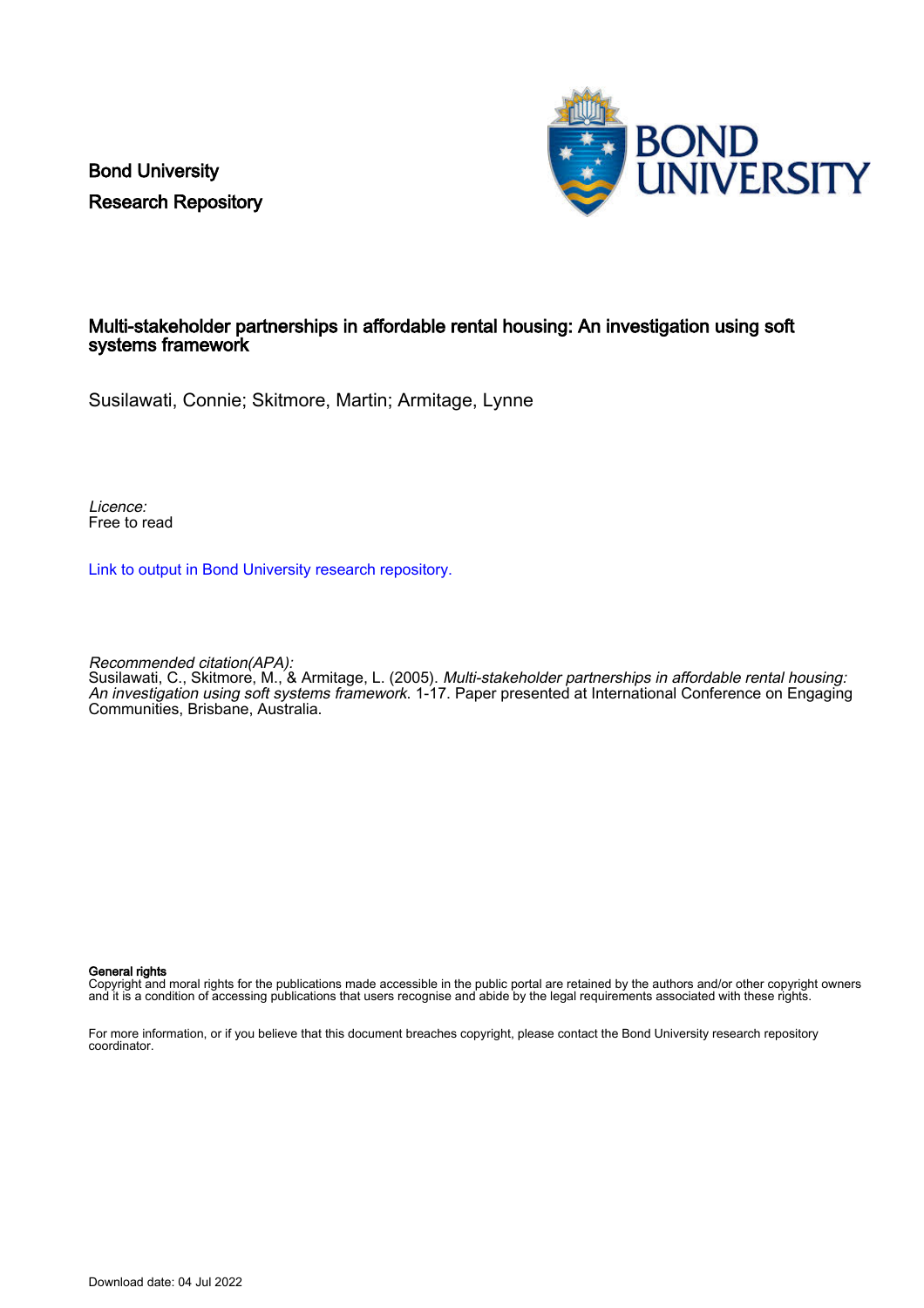



# **COVER SHEET**

**Susilawati, Connie and Skitmore, Martin and Armitage, Lynne (2005) Multistakeholder Partnerships in Affordable Rental Housing: an Investigation Using Soft Systems Framework. In Gardiner, Dave and Scott, Katie, Eds.** *Proceedings International Conference on Engaging Communities***, Brisbane.**

Accessed from: http://eprints.qut.edu.au/archive/00003937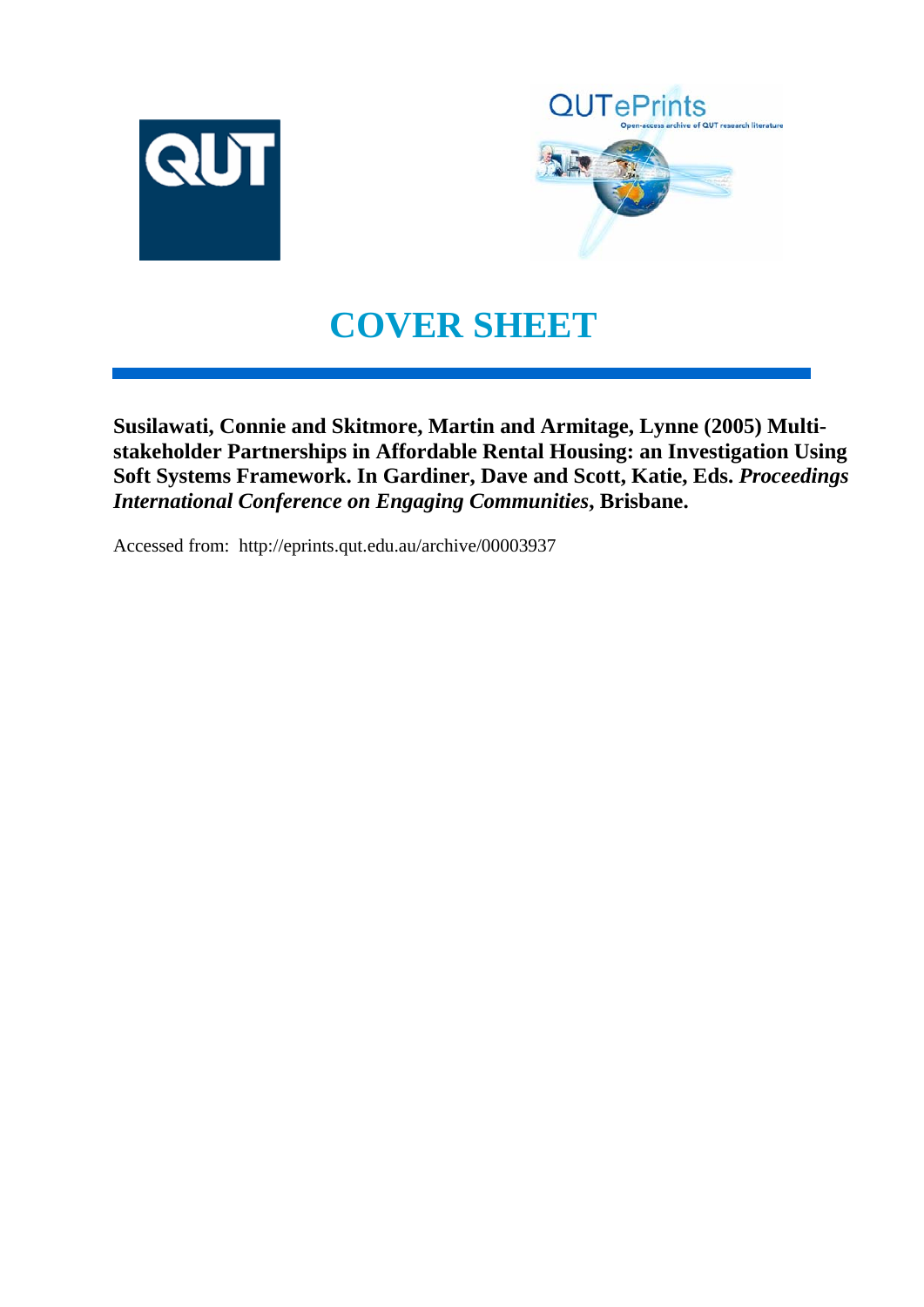## **Multi-stakeholder Partnerships in Affordable Rental Housing: an Investigation Using Soft Systems Framework**

Susilawati,  $C^{\text{A}}$ ., Skitmore, M.<sup>1</sup> and Armitage, L.<sup>2</sup>

<sup>1</sup> Queensland University of Technology, Brisbane, Queensland, Australia <sup>2</sup>University of Melbourne, Melbourne, Victoria, Australia

Queensland Department of Housing has proposed the use of partnerships as one possible option to deliver affordable housing outcomes. Although this initiative is supported by other stakeholders, many constraints have impeded its implementation for the delivery of real projects. Whilst it might find application for mixed housing projects with some relaxation on tax and/ or planning requirements, in general, affordable housing has not been seen as a valuable investment. Moreover, the partnerships require stakeholders to work across boundaries and outside their comfort zones.

This initial study examines the use of soft systems framework to explore stakeholders' views of multi-stakeholder partnerships in affordable rental housing. A series of in-depth interviews with major stakeholders representing housing providers, regulators and users in Queensland has been conducted.

Soft systems methodology has been used to express the unstructured problem by using systematic thinking to develop a conceptual model to solve the problem. A complex problem is broken down into role, social system and political system analyses. This study provides an example of using systematic thinking in solving conflicting problems. The gap between the conceptual model and implementation in the real world situation was also investigated. Major changes in the socio-cultural aspects of the broader community as well as between stakeholders were required to implement the further development of multi-stakeholder partnerships for affordable rental housing.

# **Introduction**

The existing supply of affordable rental housing in Queensland is decreasing (Queensland Community Housing Coalition, 2003a). Lack of government funding, increased production and maintenance costs of existing portfolios have limited the government's ability to produce new supply. Moreover, shifting job security and increasing cost of living have leveraged the demand for affordable housing. Therefore, the gap between demand and supply has widened and thus an enhanced need for private sector involvement in affordable rental housing has arisen (Berry, 2001).

Queensland Department of Housing has proposed new approaches to deliver more affordable housing by expanding the traditional direct housing provision in the public housing system. The Department identifies its current affordable housing initiatives (Queensland Department of Housing, 2005a) as follows:

- Affordable Housing Strategy (endorsed by State Cabinet in June 2001).
- State Planning Policy (The Discussion Paper Affordable Housing, Residential Development and Community Well Being was released in April 2002)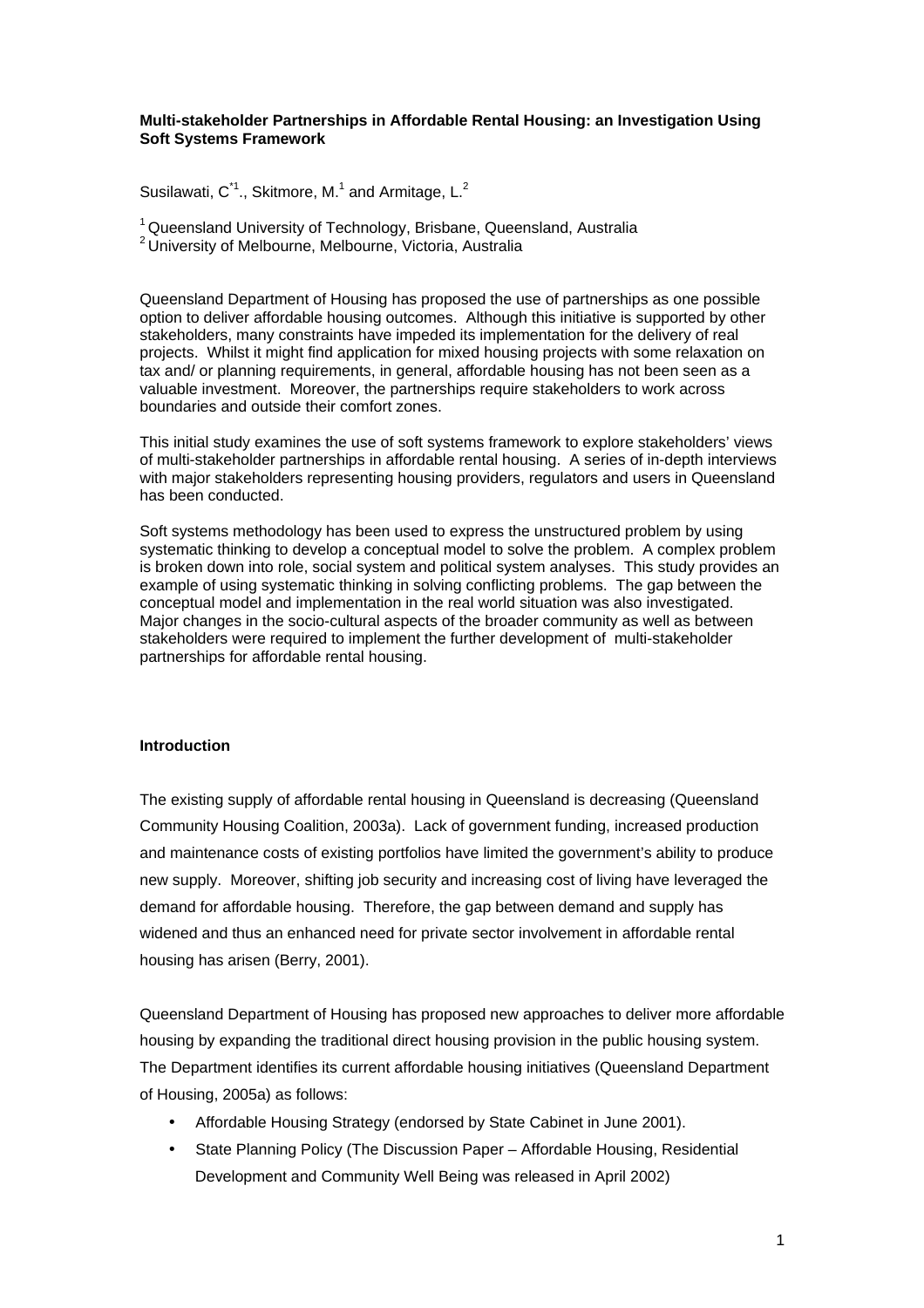- Affordable Housing Design Guidelines (September 2004)
- Local government housing resources kit (October 2003). This resource is designed for local governments that want to play a role in addressing their community's housing needs.
- Benchmark Affordable Housing Rents Schedule (January 2005)
- Partnerships (Affordable housing information sheets n.d.)
- Affordable Housing Summit in Brisbane on 15 November 2002

Some of these initiatives acknowledge the needs for building partnerships with other stakeholders to achieve the desirable affordable housing outcome- a partnership being defined initiative is as 'a relationship where two or more parties, having a compatible goal, form an agreement to do something together' (Frank and Smith, 2000, p.5). In partnershipping, parties share the investment of resources, work, risk, responsibility, decisionmaking, authority, benefits and burdens. By this means, therefore, a more complex task can be done more efficiently with existing resources.

Although the partnership initiative is accepted by many stakeholders, a variety of constraints have impeded its implementation for real projects (Susilawati, Armitage and Skitmore, 2005). The study reported in this paper involved the use of a soft systems framework to explore stakeholders' views of these constraints in multi-stakeholder partnerships for affordable rental housing. A literature review in areas of multi-stakeholder partnerships and soft systems framework is provided along with the results of a series of in-depth interviews with major stakeholders representing housing providers and regulators in Queensland

#### **Multi-stakeholder Partnerships in Affordable Rental Housing**

Recently, the importance of having affordable housing for both ownership and renter affordability has been discussed in national and regional forums, including the National Housing Conferences, the Productivity Commission's first home ownership inquiry (2004), National Summit on Housing Affordability (2004) and the Queensland Shelter Conference (2004). Some researchers have discussed initiatives to improve support for affordable private sector housing (Powall and Withers, 2004, p.32) and to promote an expansion of the role of the private sector as well as other players to deliver affordable housing services in Australia (Milligan, Phibbs, Fagan and Gurran, 2004; Seelig, 2004). In the context of improving the supply of affordable rental housing, some proposals associated with partnerships amongst housing providers were raised.

Affordable Housing National Research Consortium has completed some studies on finding solutions to affordable housing problems in Australia which recommended proceeding with a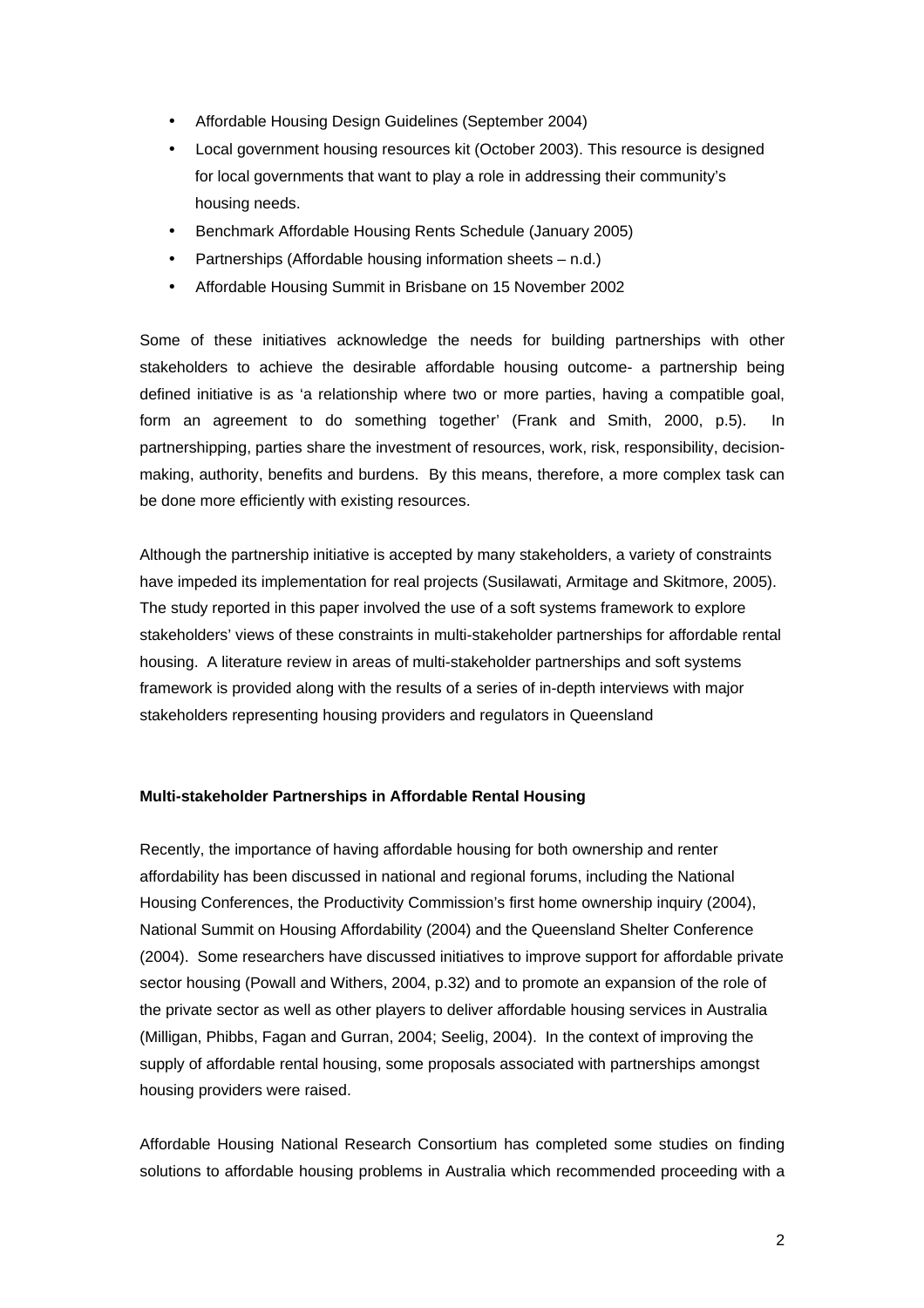direct government subsidy for private (debt) investment in affordable housing (Berry, 2001). Similarly with regard to the community housing sector, a recommendation was suggested that private finance be obtained to deliver and ultimately increase the supply of community housing in Australia (Brian Elton and Associates and National Community Housing Forum (Aust.), 1998). Queensland Community Housing Coalition (QCHC) the peak body of community housing organisations in Queensland has explored the possibilities of building successful community/ private affordable housing initiatives (Queensland Community Housing Coalition, 2003b). Moreover, Earl suggested the collaboration between private and community sectors will enhance the supply of affordable housing for the aged (Earl and Regan, 2003).

Queensland Department of Housing perceives affordable housing by partnership arrangements as important issues by stressing the partnership initiatives in its Strategic Action Plan (Department of Housing, 2001). One of the key performance measures for the Department under the proposed 2003-2008 Commonwealth State Housing Agreement (CSHA) is the increase of private and community sectors and local government involvement in social housing (Queensland Department of Housing, 2003a).

Diversities of partnership arrangements between public, private sectors and not-for-profit organisations have been mounted to provide wider options to satisfy the equally broad range of affordable housing needs. On the other hand, the lack of affordable housing partnership arrangements has shown that many stakeholders have still not enough confidence in the benefits of collaboration. An ad hoc partnership project will make very little impact on affordable housing outcomes (Seelig, 2004).

This section focuses on current practices and problems in delivering affordable rental housing by multi-stakeholder partnerships. It defines affordable rental housing, identifies the role and responsibilities of the stakeholders and current partnership initiatives in affordable housing projects in Queensland.

The Queensland Department of Housing (2005, p.1) defines affordable rental housing as those dwellings appropriate to the needs of low-income households in terms of design, location and access to services and facilities as well as having rent charges which do not exceed 30% of gross household income for people in the lowest 40% of income units. The government provides a benchmark to describe the target market segment of affordable rental housing. The following information can be used by housing providers in the calculation of projected income in their investment proposal.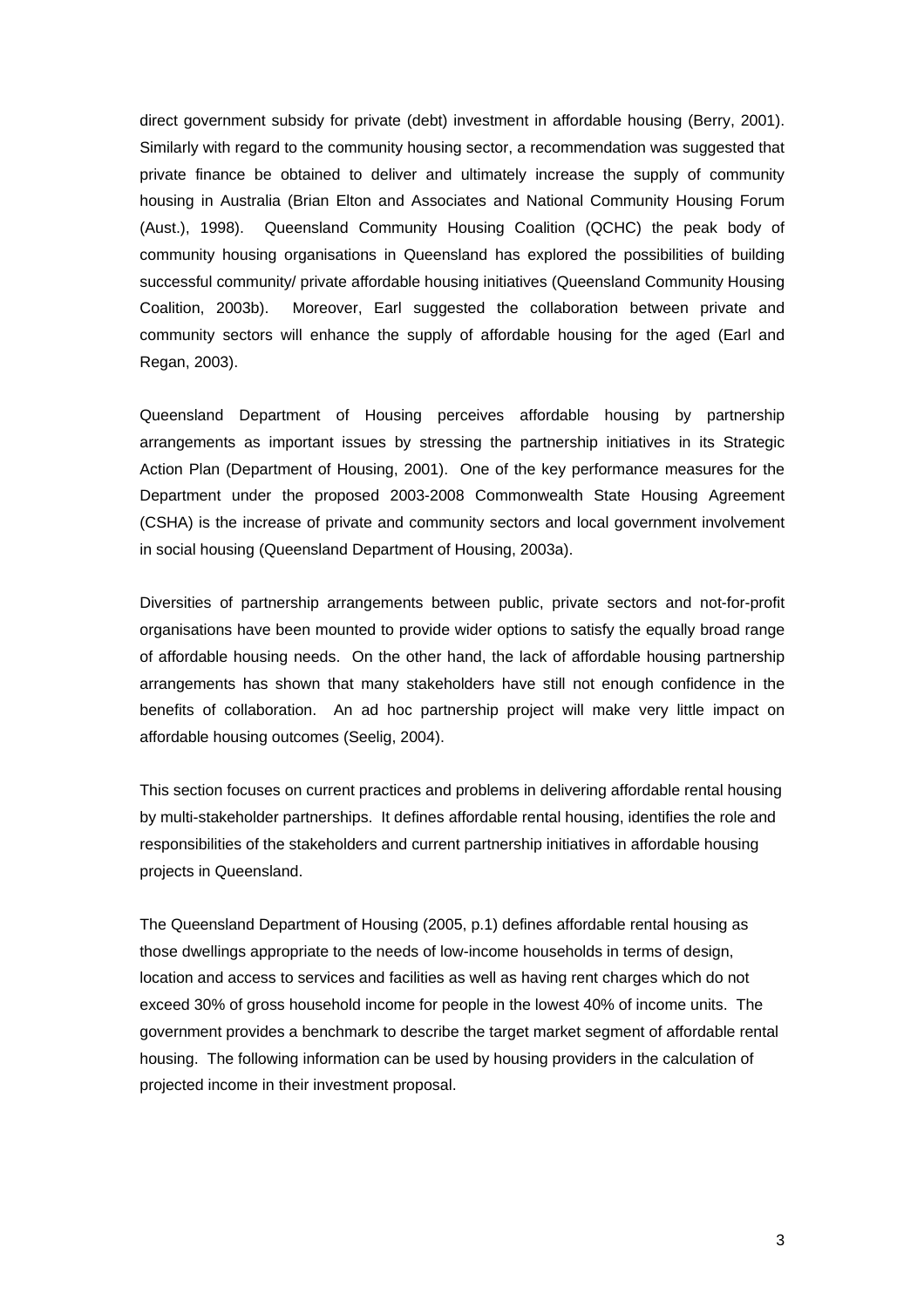The benchmark rents are calculated as follows:

[(Rent – Rent Assistance) / Gross Household Income ] x 100% ≤ 30%

(Queensland Department of Housing, 2005b, p.2)

|                 | Low income                        |                   |                                 |              |  |
|-----------------|-----------------------------------|-------------------|---------------------------------|--------------|--|
| <b>Dwelling</b> | Gross household income range      |                   | Benchmark Affordable Rent range |              |  |
| <b>Size</b>     | (\$/week)                         |                   | (\$/week)                       |              |  |
|                 | <b>March 2004</b><br>January 2005 |                   | <b>March 2004</b>               | January 2005 |  |
| bedroom         | $292.10 - 493.60$                 | $296.35 - 501$    | $135 - 193$                     | $137 - 196$  |  |
| 2 bedrooms      | $369.64 - 646.68$                 | $375.43 - 659.16$ | $166 - 250$                     | $169 - 254$  |  |
| 3 bedrooms      | $447.18 - 726.22$                 | $454.51 - 738.24$ | $190 - 281$                     | $193 - 285$  |  |
| 4 bedrooms      | $602.26 - 803.76$                 | $612.67 - 817.32$ | $244 - 304$                     | $248 - 309$  |  |

Table 1: Benchmark of affordable rent ranges (March 2004 and January 2005)

\* Based on the Centrelink benefit levels as at 20 March 2004 and 1 January 2005 Source: (Queensland Department of Housing, 2004b, p. 3; 2005b, p. 3)

Table 1 illustrates the benchmark of affordable rent ranges in March 2004 and January 2005. There is a slight change, around \$2 to \$5 per week, in the rent range in alignment with the increment of gross household income range. This annual increment is similar to the private housing market rent which is normally \$5 per week.

Further requirements for being an affordable housing provider is:

'a property owner and/ or manager, whether private or not-for-profit, who meets the requirements of the Property Agents and Motor Dealers Act 2000 and is either:

- (a) registered under relevant State legislation (e.g. the Residential Services Accreditation Act 2002, the Retirement Villages Act 1999, or the Housing Act 2003); or
- (b) accredited under relevant national standards; or
- (c) in partnership with an organisation that meets the requirements of (a) and (b)'. (Queensland Department of Housing, 2004a, p.7).

The above requirements are intended to encourage partnership arrangements and provide benchmarks for housing providers. The registration and/ or accreditation process should invoke more confidence in other housing providers (as well as financial institutions) in building partnerships.

In addition, the Queensland Department of Housing (2003) identifies different roles and responsibilities for public, private and not-for-profit stakeholders. The three tiers of government are responsible for the area of regulation, facilitating the delivery of affordable housing and economic management to support investment in housing through interest rates,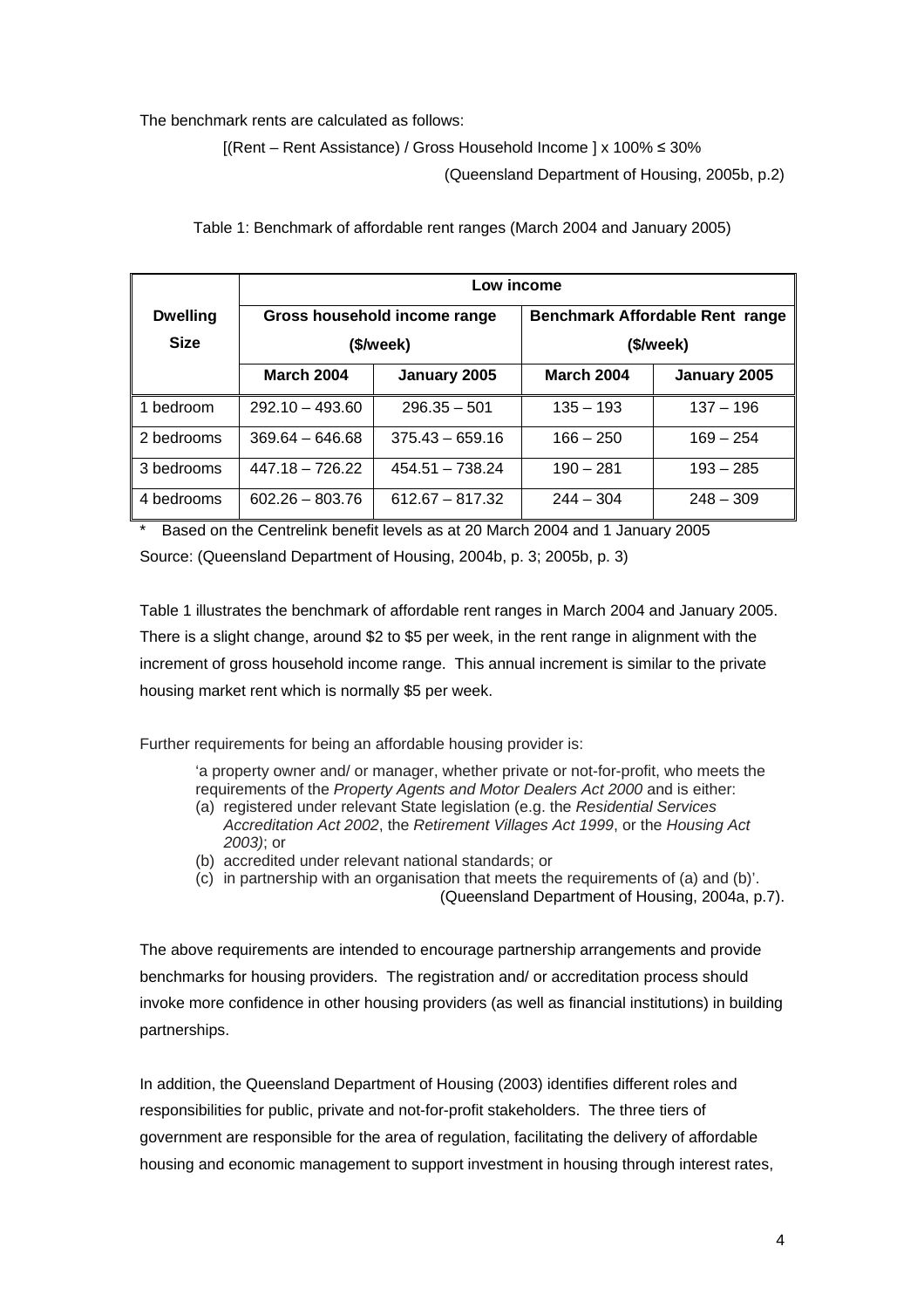investment incentives and a range of other funding initiatives (Queensland Department of Housing, 2003b, p. 2-2; 2004a, p.4) The state government, private sector and community organisations are responsible for the delivery of housing through the construction process and also property and tenancy management.

The Queensland Department of Housing is about to publish guideline in affordable rental housing development entitled 'Design, Develop, Deliver: A Guide to Affordable Rental Housing' (Queensland Department of Housing, 2005a). It combines the 'Affordable Housing Design Guidelines' and the 'Benchmark Affordable Housing Rents Schedule'. The information can be used by proponents and initiators for preparing affordable housing proposals. Any housing and residential development is ideally planned with the participation of the community and in partnership with other key stakeholders (Queensland Department of Housing, 2004a).

Stakeholders foresee additional benefits, such as financial/material or intangible (image and knowledge development), and expect them to offset the extra cost or time involved to prepare and adapt the organisation of the partnership (Klijn and Teisman, 2003, p. 137). Since affordable rental housing investments provide a lower financial return with the same cost of production as 'non-affordable' rental housing therefore, the private sector will not invest in this sector without the partnership of government. On the other hand, the government may leverage their budget by using partnershipping arrangement to provide more housing outcomes.

The Queensland government has initiated partnershipping in a few different projects. For example, the Queensland Department of Housing and Brisbane City Council have established the Brisbane Housing Company (BHC) to deliver affordable housing for the 'working poor'. Another affordable housing project is the Kelvin Grove Urban Village (KGUV) which is a mixed-use housing development combined with Queensland University of Technology (Kelvin Grove Campus).

#### **Soft Systems Framework**

The decision-making processes are more complex in multi-stakeholder partnership arrangements. This section discusses hard and soft systems decision-making tools and soft systems methodology and process which will be used in this study.

In classical and rational analyses, the problems are solved in four stages: (1) identify variables, (2) decision criteria, (3) constrained choice and (4) risk (Pidd, 1996). The tools range between divergent (synthesis) and convergent (analysis) and have substantive and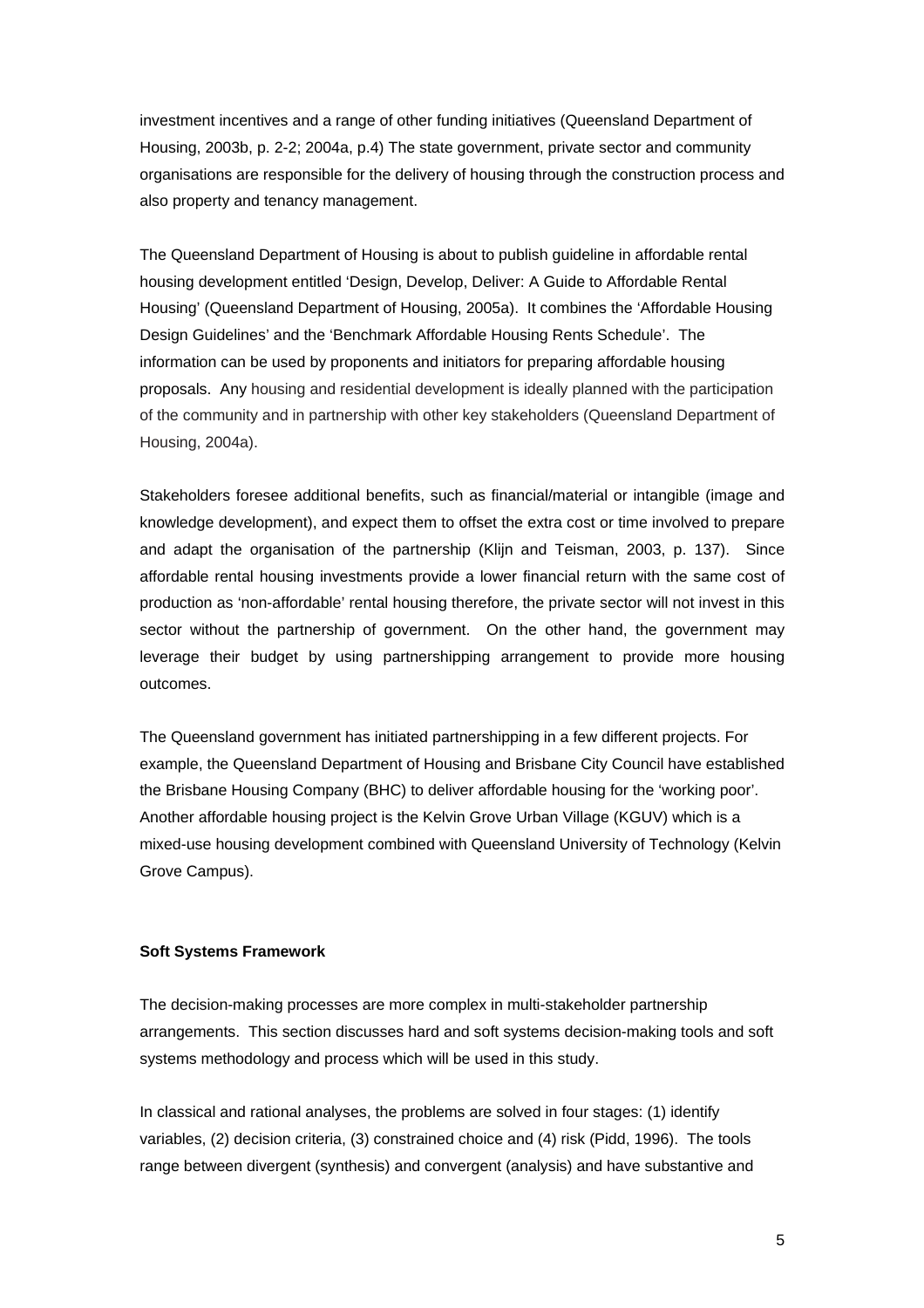procedural rationality - limitting the use of the human brain and restricting the amount of creative thinking and intuition that can be used in the process. These approaches are identified as hard methods.

In the real world, problems are neither straightforward nor inseparable from the situations (Davies and Ledington, 1991, p. 31) and many complex problems cannot be solved using these hard methods. Checkland has proposed what is termed the soft systems methodology as an alternative (Checkland, 1981). Table 2 compares hard and soft systems characteristics.

| <b>Items</b>       | Hard                             | Soft                      |
|--------------------|----------------------------------|---------------------------|
| Problem definition | Straightforward, unitary         | Problematic, pluralistic  |
| The organisation   | Taken for granted                | To be negotiated          |
| The model          | Representative of the real world | Debate and insight        |
| The outcome        | Product or recommendation        | Progress through learning |

### Table 2. Hard and soft systems characteristics

Source: (Pidd, 1996, p.121)

Soft systems methodology is used as an alternative management science tool for analysing qualitative and subjective data and to interpret people's ideas and preferences as consequences of possible action (Pidd, 1996; Savage and Mingers, 1993, p.7). The method assumes that people's perceptions are varied and their preferences may differ.

The Soft systems methodology expresses the unstructured problem by using systematic thinking to develop a conceptual model to solve the problem. A soft systems is normally used in the 'ill-definable' problem situation (Bausch, 2001). Figure 1 shows the original methodology which uses seven steps and have two divisions: real world (cultural enquiry) and system thinking (logic driven).

A complex problem is broken down into role, social system and political system analyses. As with other problem-solving tools, before defining problems, each party needs to have defined roles, such as client, problem solver and problem owner. In social system analysis, different norms and values are distinguished. In political system analysis, the system explains how different interests may be accommodated.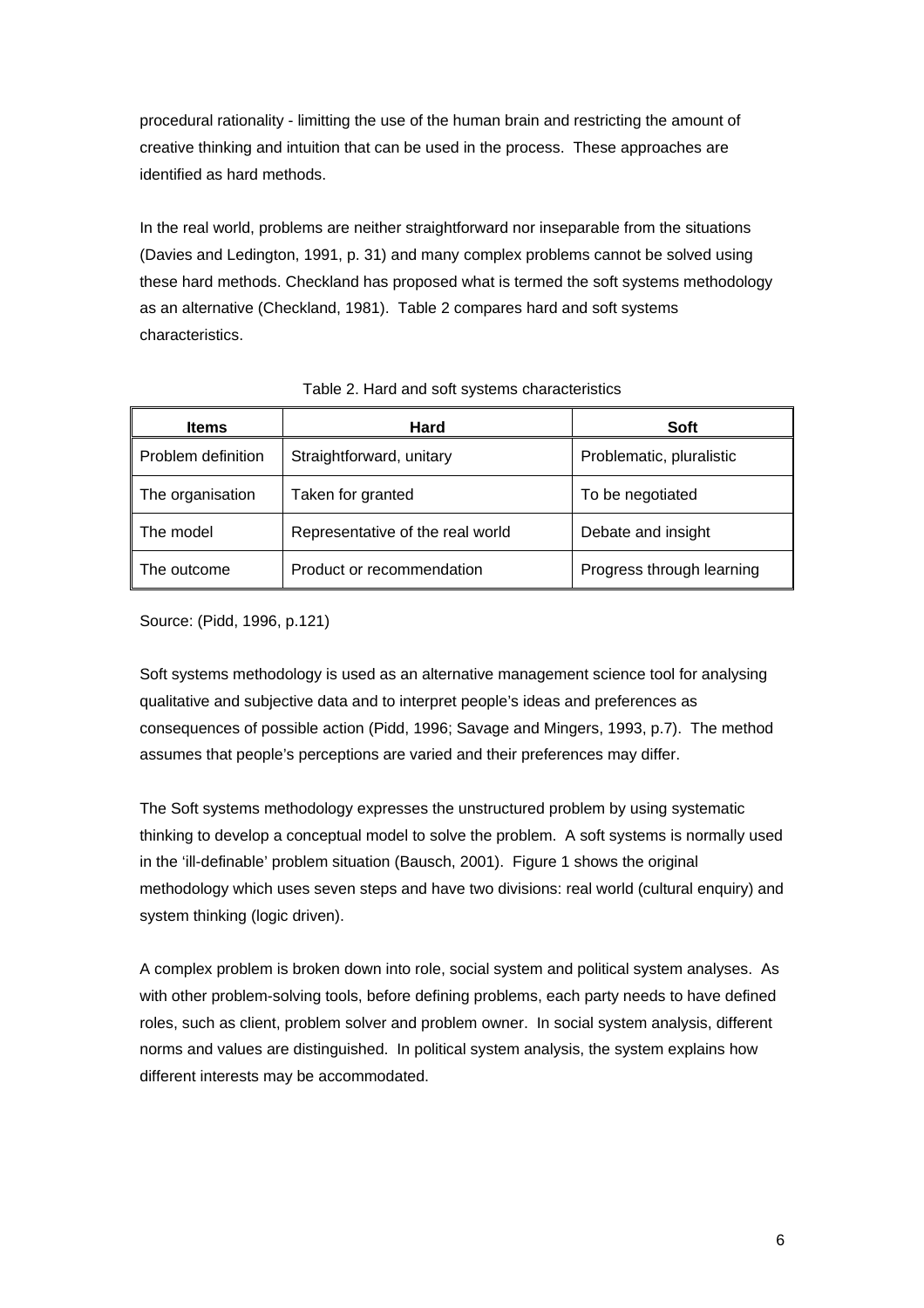

Figure 1. Soft Systems Methodology Source: Checkland (1981)

In the latter publication, soft systems is condensed into five steps: problem situation, CATWOE (see Table 3), conceptual model, comparison and implementation. Table 3 shows the soft systems methodology procedures for each step. The study used this framework to analyse the qualitative data as discussed in the next section.

In the comparison and implementation process, it is necessary to check the current situation and environment. Davies and Ledington (1991) suggest four techniques for the comparison process: structured data collection and tabulation, model to model, model overlay and attribute mapping. The criteria of operational capability of the organised actions are efficacy, efficiency and effective (Davies and Ledington, 1991, p.119). "No matter how attractive an idea may seem in the realm of system thinking, unless it is acceptable given the culture of the organisation at that time, there is little chance of it being implemented" (Pidd, 1996, p. 146)

#### **Research Methodology**

A series of in-depth interviews with major stakeholders representing housing providers and regulators in Queensland was conducted. There were 17 people interviewed comprising, seven representatives of the private sector, five government officers and five representatives of not-for-profit organisations. Table 4 describes the composition of each sub-group classified by the scope of their organisation and their gender.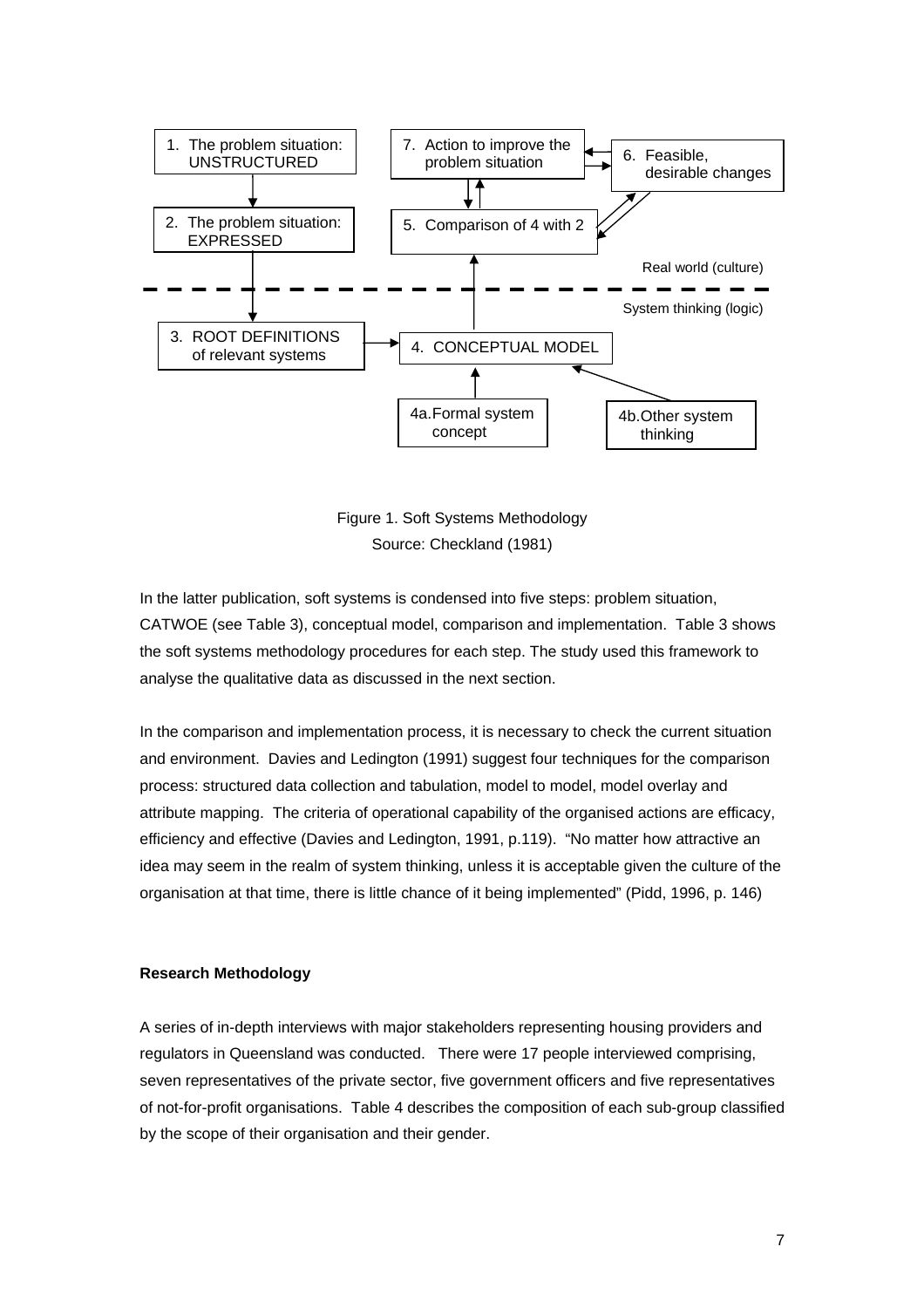| 1&2 Problem<br>situation                                         | <b>Exploration and finding</b><br>out                                          | The structure<br>a.<br>The process<br>b.<br>The climate<br>$C_{-}$                                                                                                                                                                                                              |
|------------------------------------------------------------------|--------------------------------------------------------------------------------|---------------------------------------------------------------------------------------------------------------------------------------------------------------------------------------------------------------------------------------------------------------------------------|
| <b>CATWOE</b><br>3                                               | Capture a system given<br>the problems and its<br>situation                    | Root definition (CATWOE):<br>Customer is the immediate beneficiary/victim<br>Actors<br>Transformation process the conversion input<br>to output<br><b>Weltanschauung (world view)</b><br><b>O</b> wnership<br>Environmental constraints (external: legal,<br>physical, ethical) |
| Conceptual<br>4<br>model                                         | Conceptual model in<br>the system thinking                                     | 1. Develop a well-formulated root definition<br>2. Underline the verbs in the root definition<br>3. Organise the verbs into activities in sequential<br>logic<br>4. Add control activities<br>5. Checking conceptual models                                                     |
| Compare<br>5.<br>models with<br>perceptions<br>of the<br>problem | Comparing concept<br>model to what is there                                    | 1. Ordered questioning<br>2. Walking through (reconstruction) of past<br>experiences<br>3. Conducting a general discussion<br>Model overlays<br>4.                                                                                                                              |
| 6&7 Imple-<br>mentation<br>action                                | Implementation cultural<br>feasible and<br>systematically desirable<br>changes | a. The structure<br>b. The process<br>c. The climate                                                                                                                                                                                                                            |

# Table 3. Soft Systems Methodology Process

Source: (Bausch, 2001, p.118; Davies and Ledington, 1991; Kowszun, 1992; Pidd, 1996, pp. 134-146)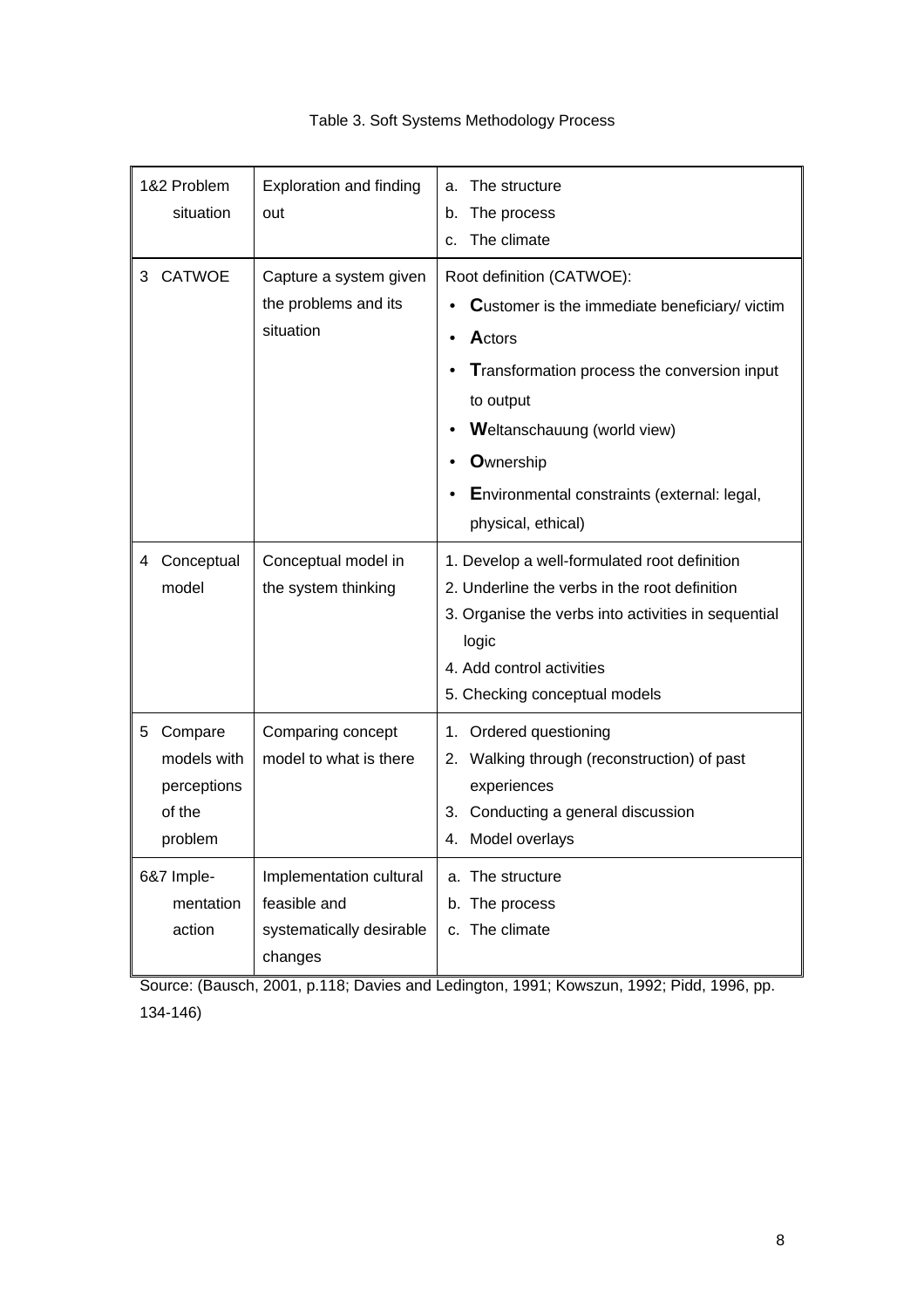# Table 4: Respondent profile

|           | private | government | not-for-profit | <b>Total</b> |
|-----------|---------|------------|----------------|--------------|
| Sub-group |         | 5          | 5              |              |
| Local     |         |            | n              |              |
| Regional  |         |            |                |              |
| Male      | ห       |            | ົ              |              |
| Female    |         |            |                |              |

Each stakeholder responded the same semi-structured questionnaire. This initial study analysed only three qualitative questions from the questionnaire using a soft systems framework: (1) decision-making criteria, (2) affordable housing initiatives and (3) barriers to building partnerships for delivering affordable housing.

# **Soft Systems Framework in Multi-stakeholder Partnerships Problems**

This paper is reporting on an ongoing research project and therefore only describes initial usage of the soft systems framework. It provides an example of using the soft systems framework for analysing multi-stakeholder partnerships using conflicting decision-making criteria. In this study, the soft systems framework was used to break down a complex and unstructured problem situation of multi-stakeholder partnerships in delivering affordable housing to system thinking, the problems were then defined and a suitable conceptual model built.

- 1. Analysis of the problem situation
	- a. Role analysis (Process)
		- Client: State government
		- Problem owner: State government
		- Decision taker(s): Housing providers
	- b. Social system (cultural) analysis (Climate)
		- Roles: Regulators
		- Attributes Culture: History: Public housing concentration Symbolic forms: Myths of public housing tenants and stock Formalism: Changes of current regulations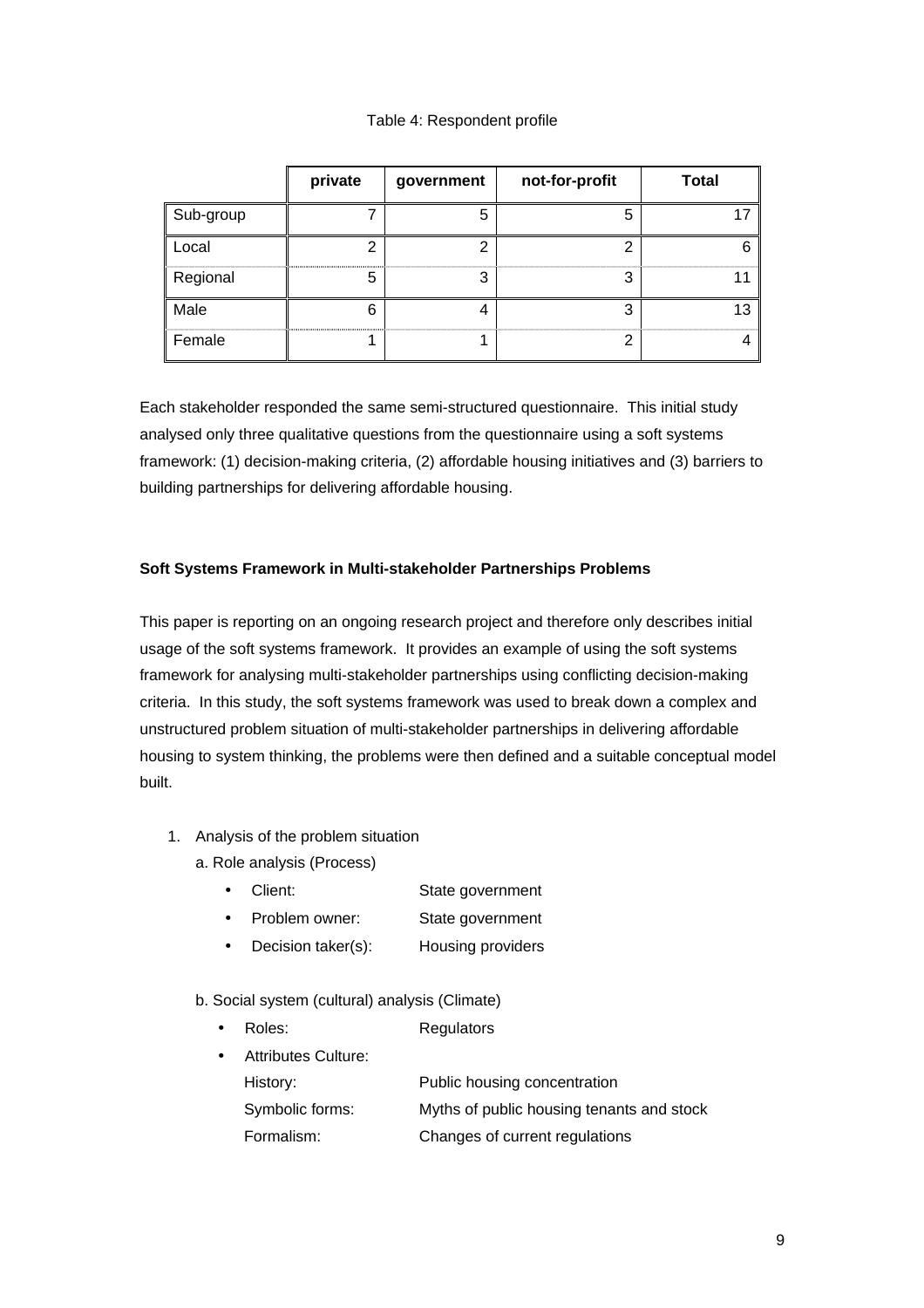- c. Political analysis (Structure)
	- Power and authority Regulators, brokerage and facilitators
- 2. System thinking applied to the development of the root definition

|   | ustomer                    | housing providers   |
|---|----------------------------|---------------------|
| A | ctor                       | external researcher |
|   | ransformation              | sound ideas         |
| W | eltanschauung (world view) | most effective      |
|   | wner                       | state government    |
| F | nvironment                 | current legislation |

Applying the root definition to this case study:

A **state government** owned system where the **current legislation** is assumed to be a given; an **external researcher** provides the state government with a set of **sound ideas** (defined as both systemically desirable and culturally feasible) and recommends the **most effective** results. The system carries this out by classifying the decision-making criteria of each stakeholder involved in affordable housing projects, examining partnerships in affordable housing initiatives, identifying ways to build successful partnerships which will assist **housing providers** in delivering affordable housing projects.

3. Conceptual model

The model is generated by the verbs used in the root definition, as follows:

- **classifying** the decision-making criteria of each stakeholder involved in affordable housing projects
- **examining** partnerships in affordable housing initiatives
- **identifying** ways to build successful partnerships in delivering affordable housing projects.
- **recommending** the most effective results.

Figure 2 illustrated the sequence of those activities with an additional control activity (comparing actual versus desired).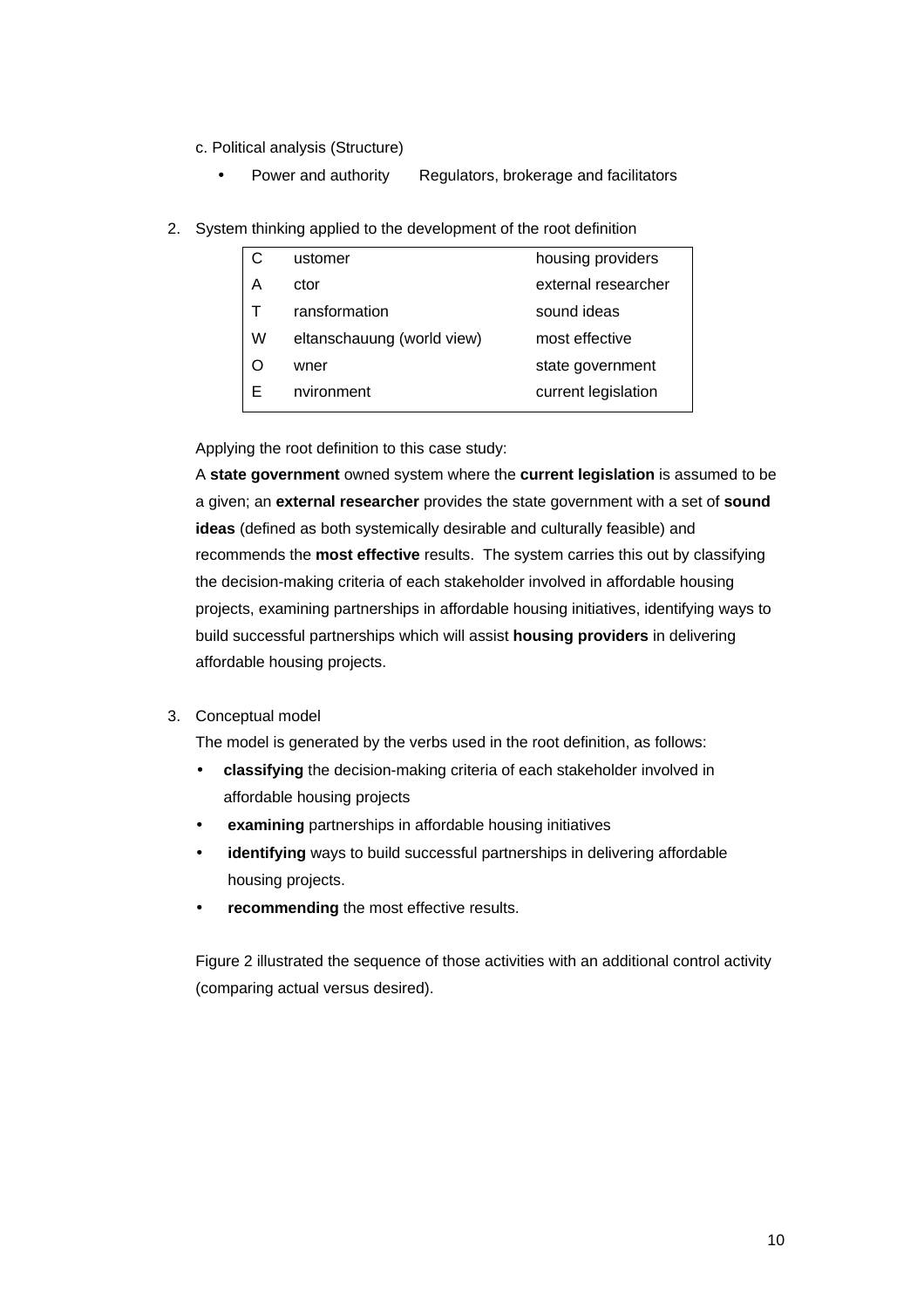

Figure 2 Conceptual model Source: Authors (2005)

4. Compare models with the problem

Activity 1: Classifying decision-making criteria

The summary of interview results on decision-making criteria produced by each group of stakeholders is shown in Table 5. Each item is independent from the others although stated by the same stakeholders group. The data highlights the diversity of opinions need by stakeholders based on their roles and past experiences.

Role:

The local government regarded 'overall housing outcome' in their decision criteria and acted as 'facilitator' in affordable housing delivery. On the other hand, the state government stated their criteria more as a 'regulator'.

Risk:

Risk is an important criterion for stakeholders, especially for state government and for the private sector. The private sector stakeholders have to maintain the required rate of return for the risk that they have to bear. In addition, the state government considers the partnership will lessen investment risk.

- Financial performance:

In general, the respondents see financial performance criteria as the most important consideration in the affordable housing investment. The majority of stakeholders consider long-term investment decisions and more comprehensive criteria in delivering sustainable affordable housing outcome. Finally, stakeholders suggested that building multi-stakeholder partnerships will optimise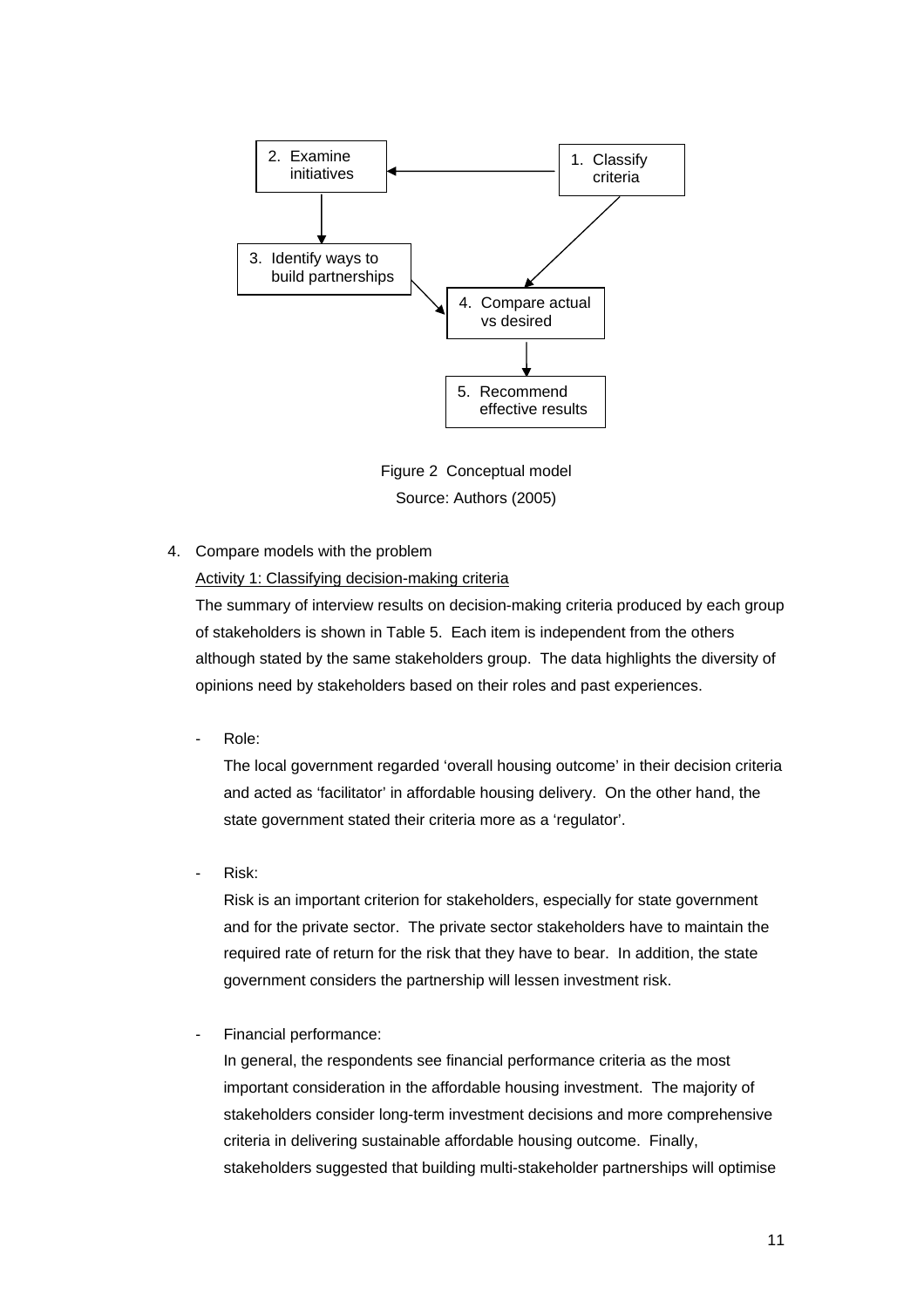affordable housing outcome. The individual stakeholder decision making criteria in Table 5 might influence their consideration on managing a partnership in affordable housing projects.

|                       | <b>Economic</b>                     | <b>Social and Environmental</b> |
|-----------------------|-------------------------------------|---------------------------------|
| <b>State</b>          | - Efficiency                        | - Deliver sustainable           |
| government            | - Value for Money                   | affordable housing              |
|                       | - Cost Benefit Assessment           | outcomes                        |
|                       | - Whole life cycle costing          |                                 |
|                       | - Government might have to          |                                 |
|                       | subsidise the gap of required       |                                 |
|                       | return (spending policy)            |                                 |
|                       | - Risk mitigation through           |                                 |
|                       | partnership                         |                                 |
| Local                 | - Good planning and smart           | - Social justice, fair          |
| government            | design for planning bonus           | housing system                  |
|                       | agreement                           | - Triple bottom line            |
|                       | - Cost of delivery versus potential |                                 |
|                       | incomes for mixed housing           |                                 |
|                       | - Attracting more funding in        |                                 |
|                       | housing                             |                                 |
| <b>Private sector</b> | - Lower rate of return for AH for   |                                 |
|                       | less risk (more certainty)          |                                 |
| <b>Community</b>      | - Long term relationship to         | - Location of the project:      |
| <b>Housing</b>        | achieve competitive pricing         | proximity to public             |
| organisation          | - Partnership and each does what    | transport, services,            |
|                       | they are good at                    | hospitals, shops and            |
|                       | - Fits affordable criteria (cost of | employment                      |
|                       | housing less than 30% of            | - Suitable design               |
|                       | household income)                   |                                 |

|  |  | Table 5. Multi-criteria decision-making by multi-stakeholder |
|--|--|--------------------------------------------------------------|
|  |  |                                                              |

Source: Authors (2005)

# Activity 2: Examining affordable housing initiatives

The interview results on affordable housing initiatives are illustrated in Table 6. The stakeholders indicated the direction of their activities as well as their interaction with the other stakeholders to improve the supply of affordable housing. However, many of the initiatives are interdependent and reactive actions. Often, they are waiting for other parties to respond before they undertake a real action to make it happen.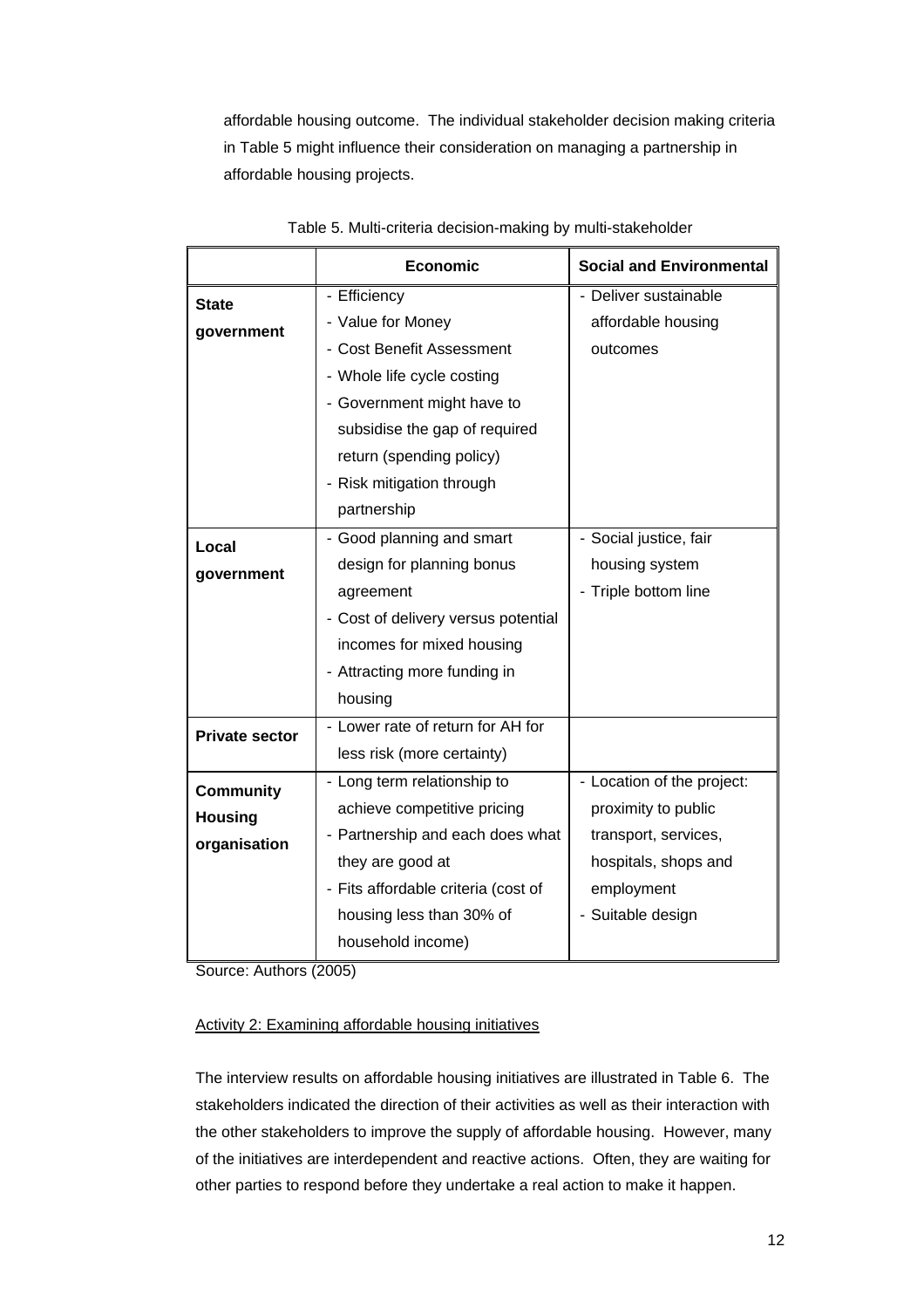| <b>Stakeholder</b>                          | <b>Affordable housing initiatives</b>                                                                                                                            |
|---------------------------------------------|------------------------------------------------------------------------------------------------------------------------------------------------------------------|
| <b>State</b><br>government                  | Using partnership protocol to identify some opportunities<br>۰<br>in the partnership proposals<br>Publishing guidelines for affordable housing delivery<br>۰     |
| Local<br>government                         | Providing planning bonus with land covenant on the title                                                                                                         |
| <b>Private sector</b>                       | Demand on government subsidy for affordable rental<br>accommodation investment through tax relief and planning<br>system in free market operation                |
| Community<br><b>Housing</b><br>organisation | - Participating in public debate<br>Organising internal training to enhance the organisation's<br>capabilities in delivering more affordable housing<br>outcomes |

Table 6. Affordable Housing Initiatives by multi-stakeholder

Source: Authors (2005)

#### Activity 3: Identifying ways to build successful partnerships

This section evaluates the impediments to building partnerships from past experiences as nominated by each stakeholder and explores stakeholders' views of these constraints in multi-stakeholder partnerships. Some recommendations for further study based on the results of this initial study are discussed at the end of this section in order to identify how to build successful partnerships among stakeholders. Table 7 summarises each stakeholder's opinions of organisational barriers which are classified under different themes as listed in the first column. Stakeholders may comment on others' as well as reflect on their own problems.

The government has an important role in improving the supply of affordable housing and it is expected to provide an enabling (and/ or leadership) role by publishing guidelines and facilitating a national approach. Many of the three tiers of government's policies are inconsistent and pulling in different directions. A restructure of government organisation may help ease the decision-making process and the risk and benefit sharing with other stakeholders.

All stakeholders emphasise lack of will and of commitment to be a major impediments for working together. The government needs community support to drive its funding policy and, unfortunately, affordable housing is not viewed as being important as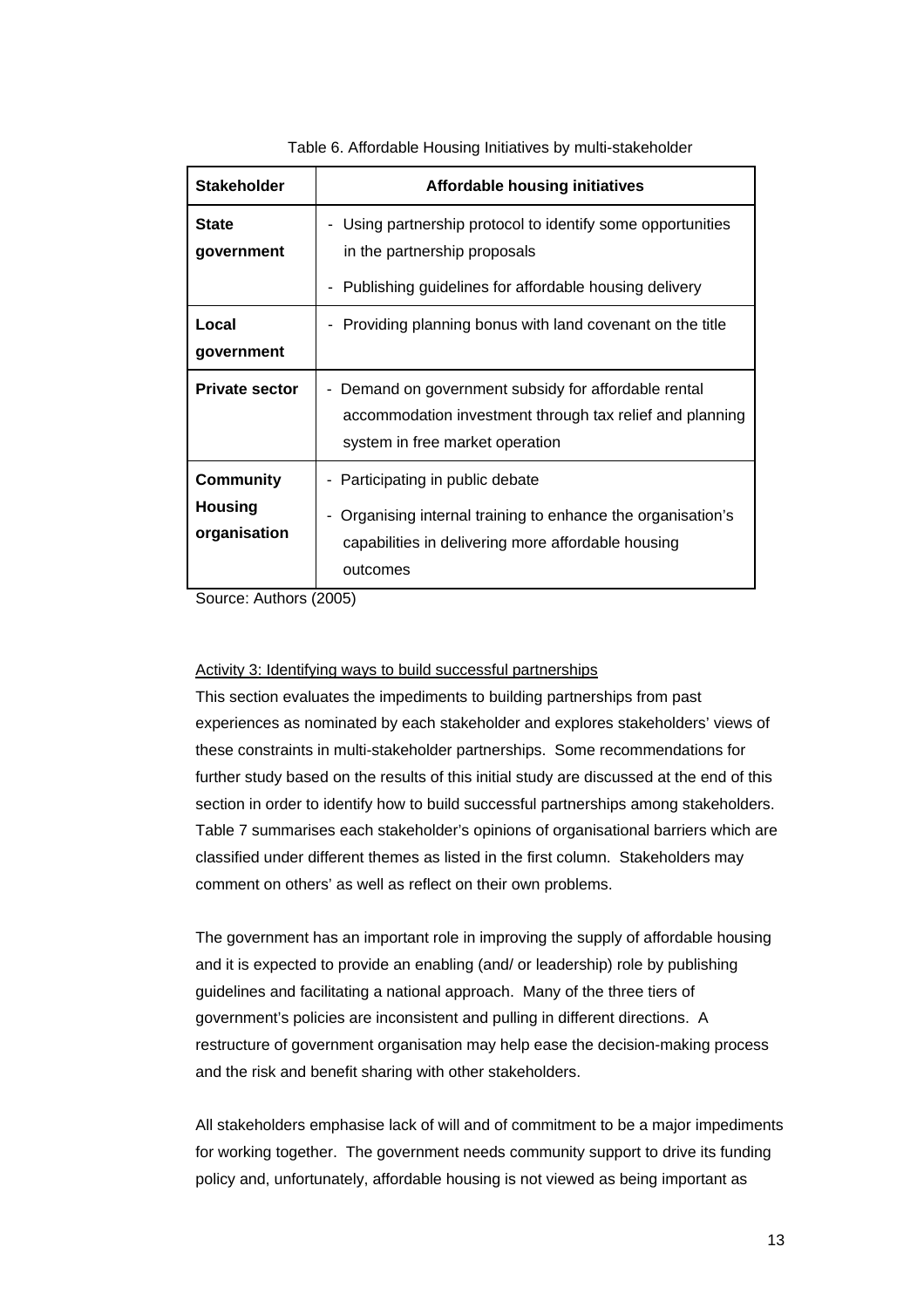health, education and other issues. Lack of public acceptance leads to government reluctance to supporting more funding in this area because it will not win votes. Furthermore, as one community housing respondent suggested the government has enough funding for housing concentrates it in supportting middle level housing investment and above. Moreover, all stakeholders (including state and local government officers) point out the need to change tax policy to give incentives to attract a more affordable housing supply.

| <b>Themes</b>                | Government                                                         | <b>Private Sector</b>                                                                   | <b>Community</b><br><b>Housing</b>                                             |
|------------------------------|--------------------------------------------------------------------|-----------------------------------------------------------------------------------------|--------------------------------------------------------------------------------|
| Government's<br>organisation | bureaucratic;<br>risk averse;<br>tighten by<br>legislation         |                                                                                         | bureaucratic;<br>risk averse                                                   |
|                              | no strong<br>commitment                                            | lack of political will;<br>desire; commitment                                           | lack of political will                                                         |
| Political will               | not high public<br>priority as health<br>system                    | no real action; fear<br>of vote loss                                                    | vote loser issue                                                               |
| Lack of public<br>acceptance | NIMBY ('not in my<br>back yard')                                   | NIMBY; density<br>rejection                                                             | not subsidise people<br>in need; NYMBY.                                        |
| <b>Trust</b>                 |                                                                    | perception:<br>government does<br>not trust private<br>sector                           | government doesn't<br>trust their social<br>housing system                     |
| Information<br>sharing       | do not want to<br>publish bad<br>performance                       | afraid of<br>competition                                                                |                                                                                |
| Funding and                  | budget constraint;<br>prioritisation for low-<br>end housing       | lack of funding                                                                         | imbalanced funding                                                             |
| tax incentives               | lack of tax<br>incentives; not<br>subsidise non-<br>viable project | lack of tax relief                                                                      | lack of tax<br>incentives                                                      |
| Community                    | lack of skilled<br>personnel to<br>manage                          | lack of skilled staff;<br>financial position<br>not good                                | lack of skilled<br>personnel;<br>technology                                    |
| housing's<br>resources       | capacity building to<br>manage property<br>effectively             | education in<br>different areas,<br>reluctant to share<br>resources and<br>amalgamation | peak bodies and<br>government<br>organise bank of<br>resources to be<br>shared |
| Uneven<br>playing field      |                                                                    |                                                                                         | private sector has<br>more power; control<br>and knowledge                     |

| Table 7. Inter- and intra- organisational barriers to building partnerships |  |  |  |
|-----------------------------------------------------------------------------|--|--|--|

Source: Authors (2005)

In addition, private sector and community housing respondents state that the government does not trust other parties. A lack of trust and fear of exposing their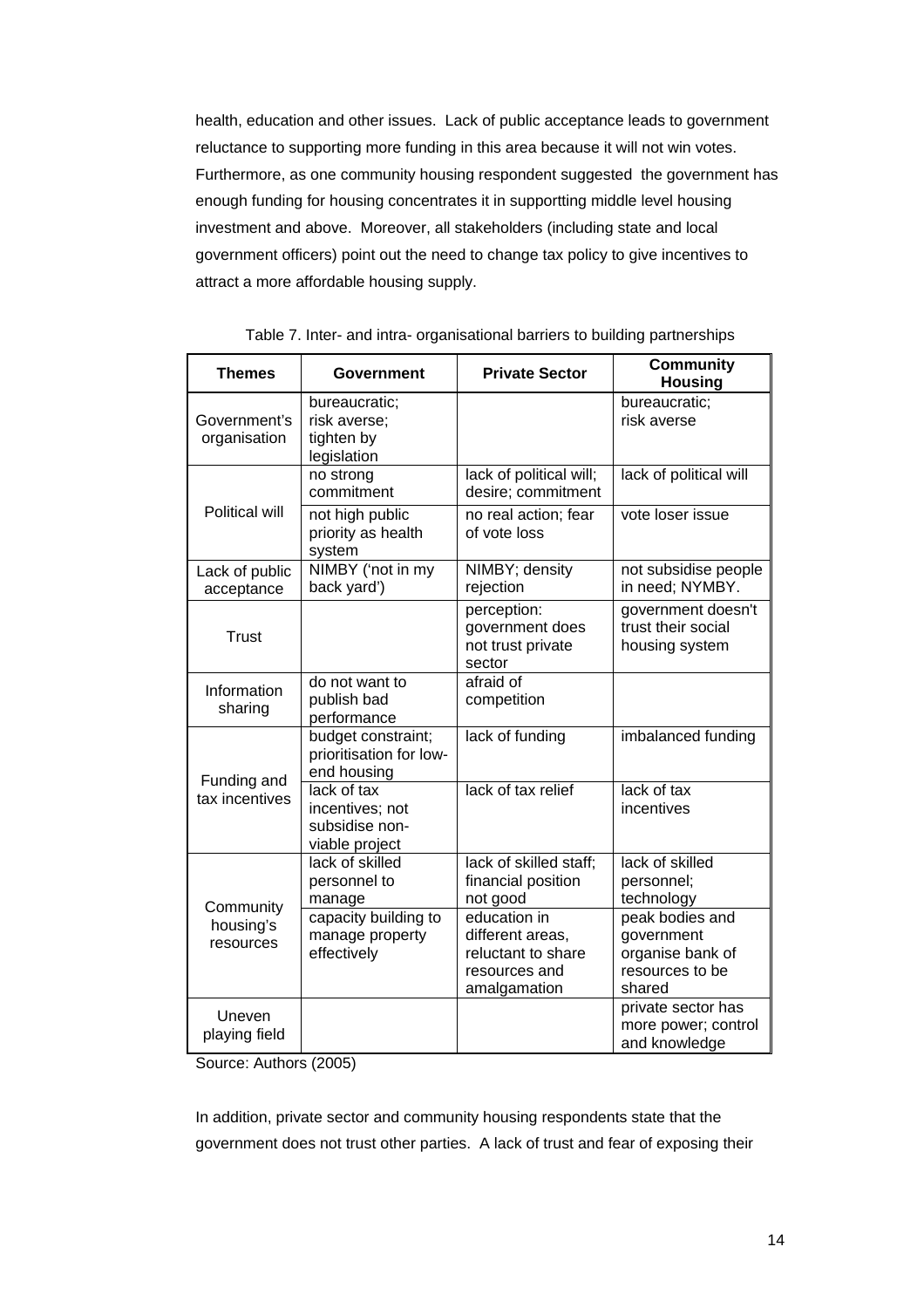strengths and weaknesses to other parties both contribute further barriers to building partnerships.

All stakeholders see lack of skilled personnel is seen as a major problem in the community housing sector. This sector has to build its capacity to be equally regarded with other stakeholders in making partnership agreements. The private sector does not agree with the community organisation's view that sharing resources is the better option.

It is suggested that major changes in the general socio-cultural aspects of the community and between stakeholders are required to allow further development of multi-stakeholder partnerships for affordable rental housing. In addition, it is thought that providing more opportunity for diversity will lead to more sustainable affordable housing outcomes.

This paper does not discuss activity 4 and 5 of the soft systems model which require feedback from the stakeholder before providing implementation recommendations. Activity 4 is comparing actual with desired decision-making criteria using a case study approach. Activity 5 is recommending the most effective results for implementation action which would attract multi-stakeholder partnerships in affordable housing projects.

In summary, this study emphasises the importance of financial performance as a decision making criteria on building partnerships in affordable housing projects and the need to change socio-cultural aspects of the traditional organisation in multistakeholder partnership arrangements. Thus, further investigation on the allocation of financial benefits to fit individual financial performance criteria in the partnership arrangement is necessary to encourage more affordable housing investment. Then, case studies would be utilised to investigate the implementation of a network management framework, as a new organisational form (Keast, Mandell and Brown, 2005) to build successful management in a hybrid organisation.

#### **Conclusion**

Economic criteria are seen as the most important aspects by all stakeholders in affordable housing investment based on their roles and past experiences. However, there are other hidden criteria which are disclosed by stakeholders in discussion of the barriers to having a partnership project. Lack of public acceptance leading to a lack of political will, has also inhibited much real action in establishing affordable housing partnership initiatives. It is also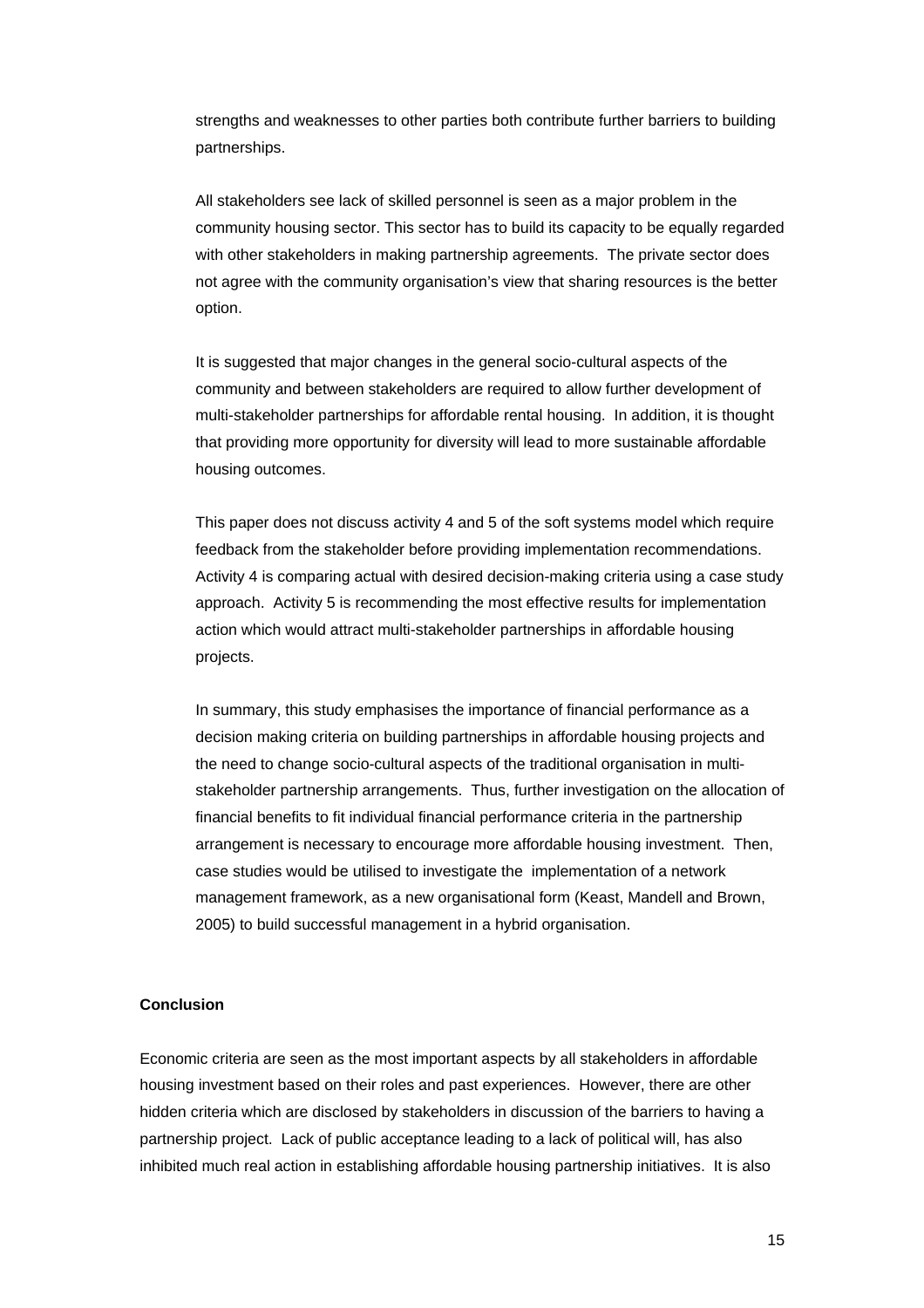clear that the internal socio-cultural aspects of the stakeholder's organisation need to be changed to build successful partnerships. In addition, feedback from the stakeholders is required to provide implementation recommendations.

This study shows that a soft systems framework was successfully used to explore stakeholders' views of what is essentially an unstructured problem situation – first through the use of CATWOE to define the problems and then to build a suitable conceptual model. Further study on addressing financial performance and changing organisational culture in partnership projects are recommended to stimulate multi-stakeholder partnerships in affordable housing investments.

**Keywords:** Multi-stakeholder, partnerships, affordable housing, rental housing, soft systems methodology

#### **Reference**

- Bausch, K. C. (2001). The Emerging Consensus in Social Systems Theory. New York: Kluwer Academic/ Plenum Publishers.
- Berry, M. (2001, 24-26 October). New Approaches to Expanding the Supply of Affordable Housing in Australia: An Increasing Role for the Private Sector. Paper presented at the National Housing Conference 2001, Brisbane.
- Brian Elton and Associates and National Community Housing Forum (Aust.). (1998). Financing community housing : options for private sector involvement : a review of existing research. Ultimo, NSW: National Community Housing Forum.
- Checkland, P. (1981). Systems, Thinking, Systems Practice. Chichester: John Wiley and Sons.
- Davies, L. and Ledington, P. (1991). Information in Action: Soft Systems Methodology. Basingstoke: Macmillan Education Ltd.
- Department of Housing. (2001). Affordable Housing in Sustainable Communities: Strategic Action Plan. Brisbane: Queensland Government, Department of Housing.
- Earl, G. and Regan, M. (2003, 19-22 January 2003). From the three P's to the three W's: Public Private Partnerships and Beyond. Paper presented at the PRESS Conference, Brisbane.
- Frank, F. and Smith, A. (2000). The Partnership Handbook. Retrieved 7 October, 2003, from http://www.seda.sk.ca/pdfs/HRDCpartnerhdbk.pdf
- Keast, R., Mandell, M. and Brown, K. (2005, 6 April 8 April 2005). Governance Arrangements and Network Management: The Impact on Hybrid Networks. Paper presented at the The Ninth International Research Symposium on Public Management - IRSPM IX, Bocconi School of Management, Milan.